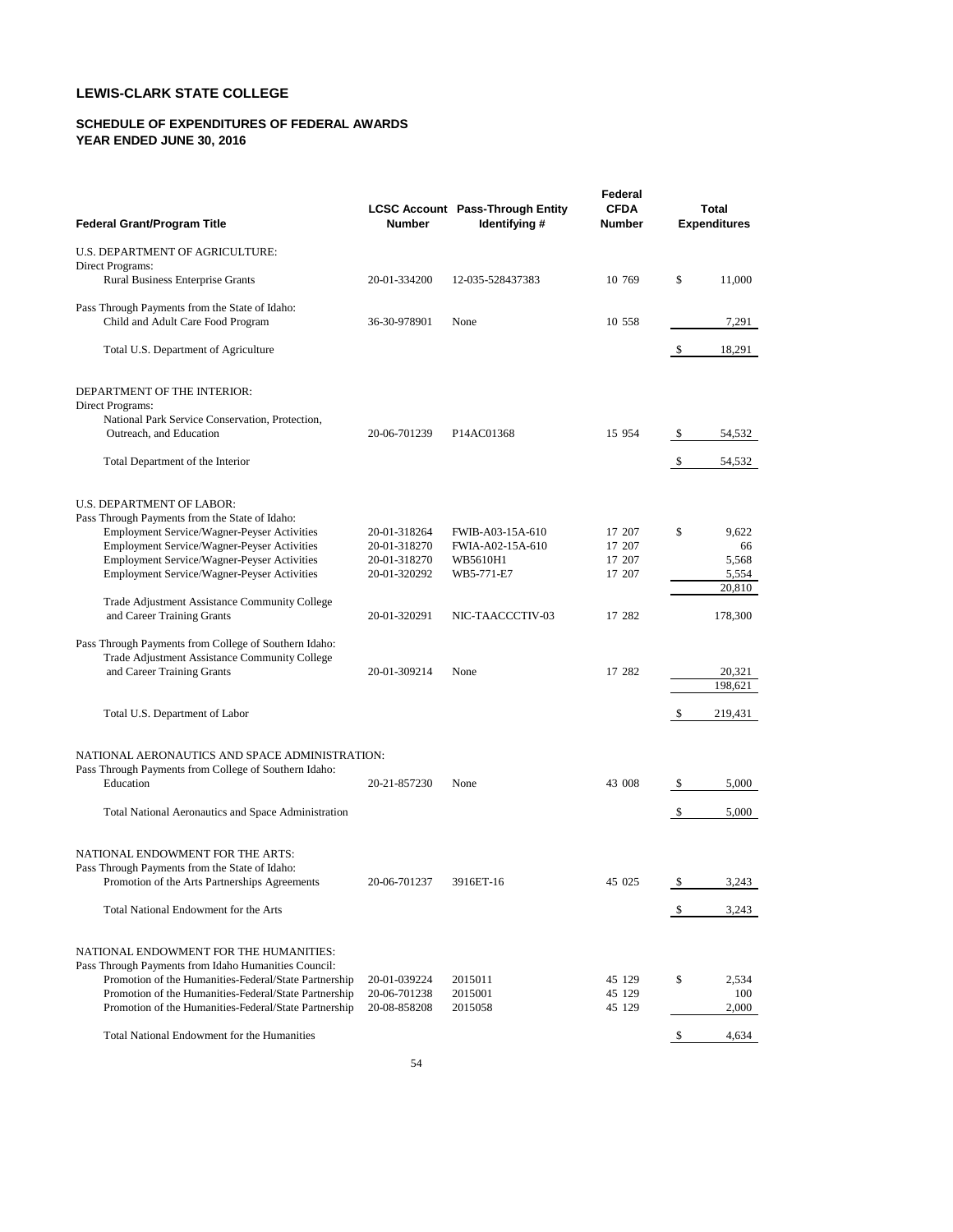## **LEWIS-CLARK STATE COLLEGE**

### **SCHEDULE OF EXPENDITURES OF FEDERAL AWARDS YEAR ENDED JUNE 30, 2016**

| SMALL BUSINESS ADMINISTRATION:                                                                                                                                          |                              |                                              |                  |          |                      |
|-------------------------------------------------------------------------------------------------------------------------------------------------------------------------|------------------------------|----------------------------------------------|------------------|----------|----------------------|
| Pass Through Payments from the State of Idaho:<br><b>Small Business Development Centers</b><br><b>Small Business Development Centers</b>                                | 20-06-934201<br>20-06-934201 | 6668-D<br>6923-D                             | 59 037<br>59 037 | \$       | 24,203<br>21,527     |
|                                                                                                                                                                         |                              |                                              |                  |          |                      |
| <b>Total Small Business Administration</b>                                                                                                                              |                              |                                              |                  | \$       | 45,730               |
| U.S. DEPARTMENT OF EDUCATION:                                                                                                                                           |                              |                                              |                  |          |                      |
| Pass Through Payments from the State of Idaho:                                                                                                                          |                              |                                              |                  |          |                      |
| <b>Adult Education - Basic Grants to States</b>                                                                                                                         | 20-01-318267                 | AD6610M1                                     | 84 002A          | \$       | 1,766                |
| Adult Education - Basic Grants to States                                                                                                                                | 20-01-318269                 | F-ABE-D01-15A-610                            | 84 002A          |          | (3, 479)             |
| Adult Education - Basic Grants to States                                                                                                                                | 20-01-318269                 | AD6610L1                                     | 84 002A          |          | 183,552              |
| <b>Adult Education - Basic Grants to States</b>                                                                                                                         | 20-01-318273                 | AL6610B1                                     | 84 002A          |          | 1,627                |
|                                                                                                                                                                         |                              |                                              |                  |          | 183,466              |
| Special Education - Grants to States                                                                                                                                    | 20-01-318266                 | PCA 05188                                    | 84 027A          |          | 72                   |
| Special Education - Grants to States                                                                                                                                    | 20-01-318266                 | PCA 05188                                    | 84 027A          |          | 55,847               |
|                                                                                                                                                                         |                              |                                              |                  |          | 55,919               |
| Career & Technical Education-Basic Grants to States                                                                                                                     | 20-01-303205                 | PS6610G1                                     | 84 048A          |          | 10,033               |
| Career & Technical Education-Basic Grants to States                                                                                                                     | 20-01-303206                 | RFF-C16-15A-610                              | 84 048A          |          | (567)                |
| Career & Technical Education-Basic Grants to States                                                                                                                     | 20-01-303206                 | PR6610K1                                     | 84 048A          |          | 58,024               |
| Career & Technical Education-Basic Grants to States                                                                                                                     | 20-01-309227                 | PFF-B09-15A-610                              | 84 048A          |          | (2,229)              |
| Career & Technical Education-Basic Grants to States                                                                                                                     | 20-01-309227                 | PP6610E1                                     | 84 048A          |          | 125,977              |
| Career & Technical Education-Basic Grants to States                                                                                                                     | 20-01-309227                 | PFF-B06-15A-610                              | 84 048A          |          | 32,357               |
| Career & Technical Education-Basic Grants to States                                                                                                                     | 20-01-309229                 | PN6610H1                                     | 84 048A          |          | 10,368               |
|                                                                                                                                                                         |                              |                                              |                  |          | 233,963              |
| Mathematics and Science Partnerships                                                                                                                                    | 20-01-102285                 | 12MSP17                                      | 84 366           |          | 66,909               |
| Mathematics and Science Partnerships                                                                                                                                    | 20-01-102285                 | 12MSP17                                      | 84 366           |          | 150,360              |
|                                                                                                                                                                         |                              |                                              |                  |          | 217,269              |
| College Access Challenge Grant Program                                                                                                                                  | 20-08-851211                 | None                                         | 84 378A          |          | 6,325                |
| Total U.S. Department of Education                                                                                                                                      |                              |                                              |                  | \$       | 696,942              |
| U.S. DEPARTMENT OF HEALTH AND HUMAN SERVICES:<br>Pass Through Payments from the State of Idaho:<br>Foster Care - Title IV-E<br>Foster Care - Title IV-E                 | 20-01-039223<br>20-01-039223 | KC252100 Amendment 1<br>KC252100 Amendment 1 | 93 658<br>93 658 | \$       | 367<br>80,274        |
| Total U.S. Department of Health & Human Services                                                                                                                        |                              |                                              |                  | \$       | 80,641               |
| <b>CORPORATION FOR NATIONAL SERVICE:</b><br>Pass Through Payments from the State of Idaho:<br>AmeriCorps<br>AmeriCorps<br><b>Total Corporation for National Service</b> | 20-06-936205<br>20-06-936206 | 12AFHID0010003<br>None                       | 94 006<br>94 006 | \$<br>\$ | 22<br>2,500<br>2,522 |
|                                                                                                                                                                         |                              |                                              |                  |          |                      |

55